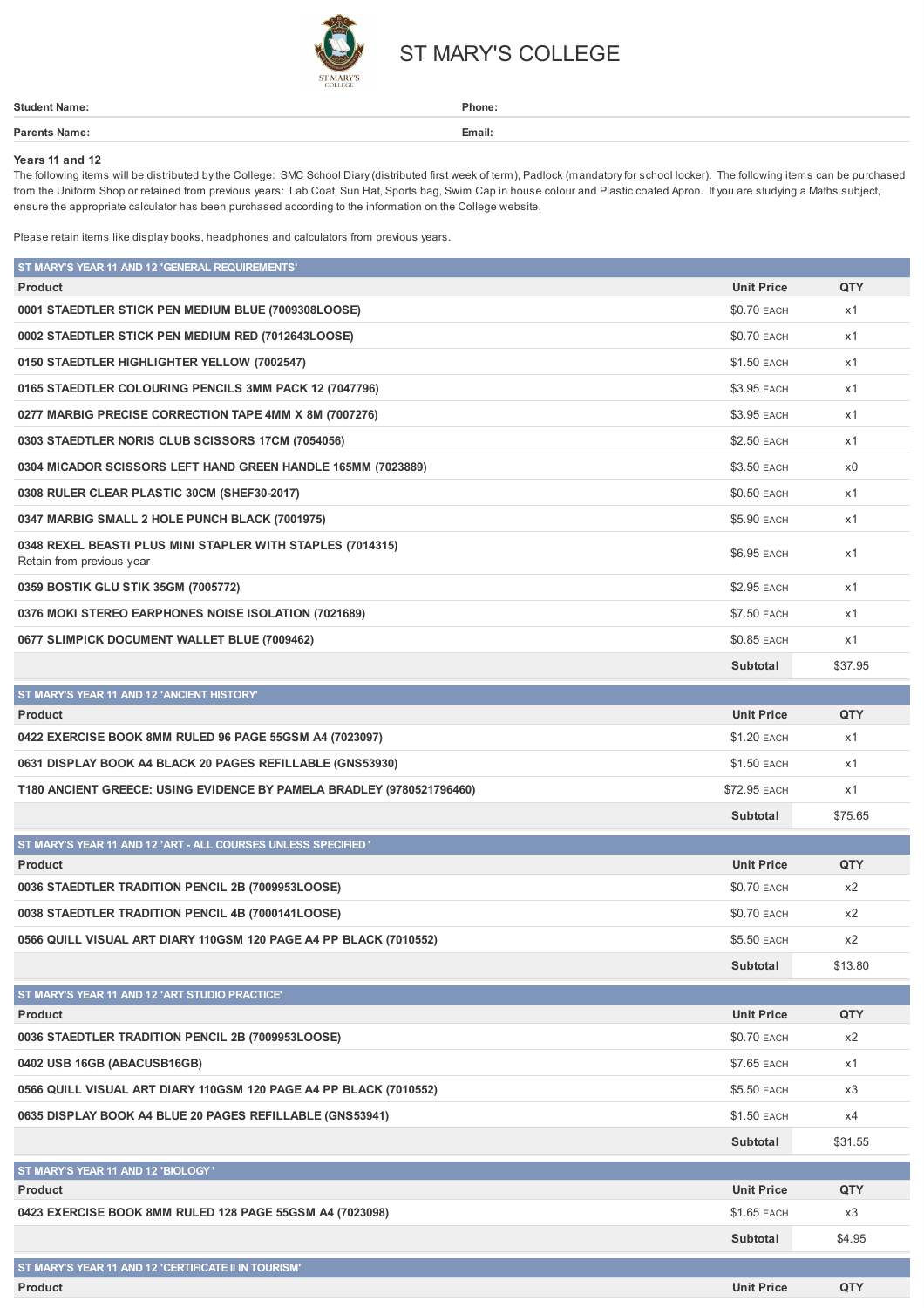| 0631 DISPLAY BOOK A4 BLACK 20 PAGES REFILLABLE (GNS53930)                                           | \$1.50 EACH       | x1      |
|-----------------------------------------------------------------------------------------------------|-------------------|---------|
|                                                                                                     | Subtotal          | \$1.50  |
| ST MARY'S YEAR 11 AND 12 'CHEMISTRY'                                                                |                   |         |
| <b>Product</b>                                                                                      | <b>Unit Price</b> | QTY     |
| 0388 CASIO FX-82AU PLUS II 2ND EDITION SCIENTIFIC CALCULATOR (7101295)<br>Retain from previous year | \$34.99 EACH      | x0      |
| 0423 EXERCISE BOOK 8MM RULED 128 PAGE 55GSM A4 (7023098)                                            | \$1.65 EACH       | x3      |
|                                                                                                     | Subtotal          | \$4.95  |
| ST MARY'S YEAR 11 AND 12 'COMMUNITY SERVICE LEARNING'                                               |                   |         |
| <b>Product</b>                                                                                      | <b>Unit Price</b> | QTY     |
| 0635 DISPLAY BOOK A4 BLUE 20 PAGES REFILLABLE (GNS53941)                                            | \$1.50 EACH       | x1      |
|                                                                                                     | Subtotal          | \$1.50  |
| ST MARY'S YEAR 11 AND 12 'DESIGN AND PRODUCTION'                                                    |                   |         |
| <b>Product</b>                                                                                      | <b>Unit Price</b> | QTY     |
| 0033 STAEDTLER TRADITION PENCIL HB (7007061LOOSE)                                                   | \$0.70 EACH       | x1      |
| 0584 WRITER PAD 8MM RULED 100 SHEET A4 (7091594LOOSE)                                               | \$2.00 EACH       | x1      |
| 0635 DISPLAY BOOK A4 BLUE 20 PAGES REFILLABLE (GNS53941)                                            | \$1.50 EACH       | x1      |
|                                                                                                     | Subtotal          | \$4.20  |
| ST MARY'S YEAR 11 AND 12 'DIGITAL ART AND MEDIA'                                                    |                   |         |
| <b>Product</b>                                                                                      | <b>Unit Price</b> | QTY     |
| 0402 USB 16GB (ABACUSB16GB)                                                                         | \$7.65 EACH       | x1      |
| 0566 QUILL VISUAL ART DIARY 110GSM 120 PAGE A4 PP BLACK (7010552)                                   | \$5.50 EACH       | x2      |
|                                                                                                     | Subtotal          | \$18.65 |
| ST MARY'S YEAR 11 AND 12 'DIGITAL PHOTOGRAPHY'                                                      |                   |         |
| <b>Product</b>                                                                                      | <b>Unit Price</b> | QTY     |
| 0402 USB 16GB (ABACUSB16GB)                                                                         | \$7.65 EACH       | x1      |
| 0566 QUILL VISUAL ART DIARY 110GSM 120 PAGE A4 PP BLACK (7010552)                                   | \$5.50 EACH       | x2      |
|                                                                                                     | Subtotal          | \$18.65 |
| ST MARY'S YEAR 11 AND 12 'DRAMA 3'                                                                  |                   |         |
| <b>Product</b>                                                                                      | <b>Unit Price</b> | QTY     |
| 0421 EXERCISE BOOK 8MM RULED 64 PAGE 55GSM A4 (7019578)                                             | \$1.00 EACH       | x1      |
| 0584 WRITER PAD 8MM RULED 100 SHEET A4 (7091594LOOSE)                                               | \$2.00 EACH       | x1      |
| 0631 DISPLAY BOOK A4 BLACK 20 PAGES REFILLABLE (GNS53930)                                           | \$1.50 EACH       | x1      |
|                                                                                                     | Subtotal          | \$4.50  |
| ST MARY'S YEAR 11 AND 12 'ECONOMICS'                                                                |                   |         |
| <b>Product</b>                                                                                      | <b>Unit Price</b> | QTY     |
| 0422 EXERCISE BOOK 8MM RULED 96 PAGE 55GSM A4 (7023097)                                             | \$1.20 EACH       | x1      |
| 0631 DISPLAY BOOK A4 BLACK 20 PAGES REFILLABLE (GNS53930)                                           | \$1.50 EACH       | x1      |
| T026 AUSTRALIA IN THE GLOBAL ECONOMY 2022 EDITION (9780655705345)                                   | \$60.95 EACH      | x1      |
|                                                                                                     | Subtotal          | \$63.65 |
| ST MARY'S YEAR 11 AND 12 'ENGLISH 3'                                                                |                   |         |
| <b>Product</b>                                                                                      | <b>Unit Price</b> | QTY     |
| 0421 EXERCISE BOOK 8MM RULED 64 PAGE 55GSM A4 (7019578)                                             | \$1.00 EACH       | x1      |
| 0631 DISPLAY BOOK A4 BLACK 20 PAGES REFILLABLE (GNS53930)                                           | \$1.50 EACH       | x1      |
| T032 1984 BY GEORGE ORWELL (9780141036144)                                                          | \$19.99 EACH      | x1      |
| T117 THE DRESSMAKER BY ROSALIE HAM (9781875989706)                                                  | \$19.99 EACH      | x1      |
| T119 THE EYE OF THE SHEEP BY SOPHIE LAGUNA (9781760292799)                                          | \$19.99 EACH      | x1      |
|                                                                                                     | Subtotal          | \$62.47 |
| ST MARY'S YEAR 11 AND 12 'ENGLISH APPLIED'                                                          |                   |         |
| <b>Product</b>                                                                                      | <b>Unit Price</b> | QTY     |
| 0421 EXERCISE BOOK 8MM RULED 64 PAGE 55GSM A4 (7019578)                                             | \$1.00 EACH       | x2      |
| 0631 DISPLAY BOOK A4 BLACK 20 PAGES REFILLABLE (GNS53930)                                           | \$1.50 EACH       | x1      |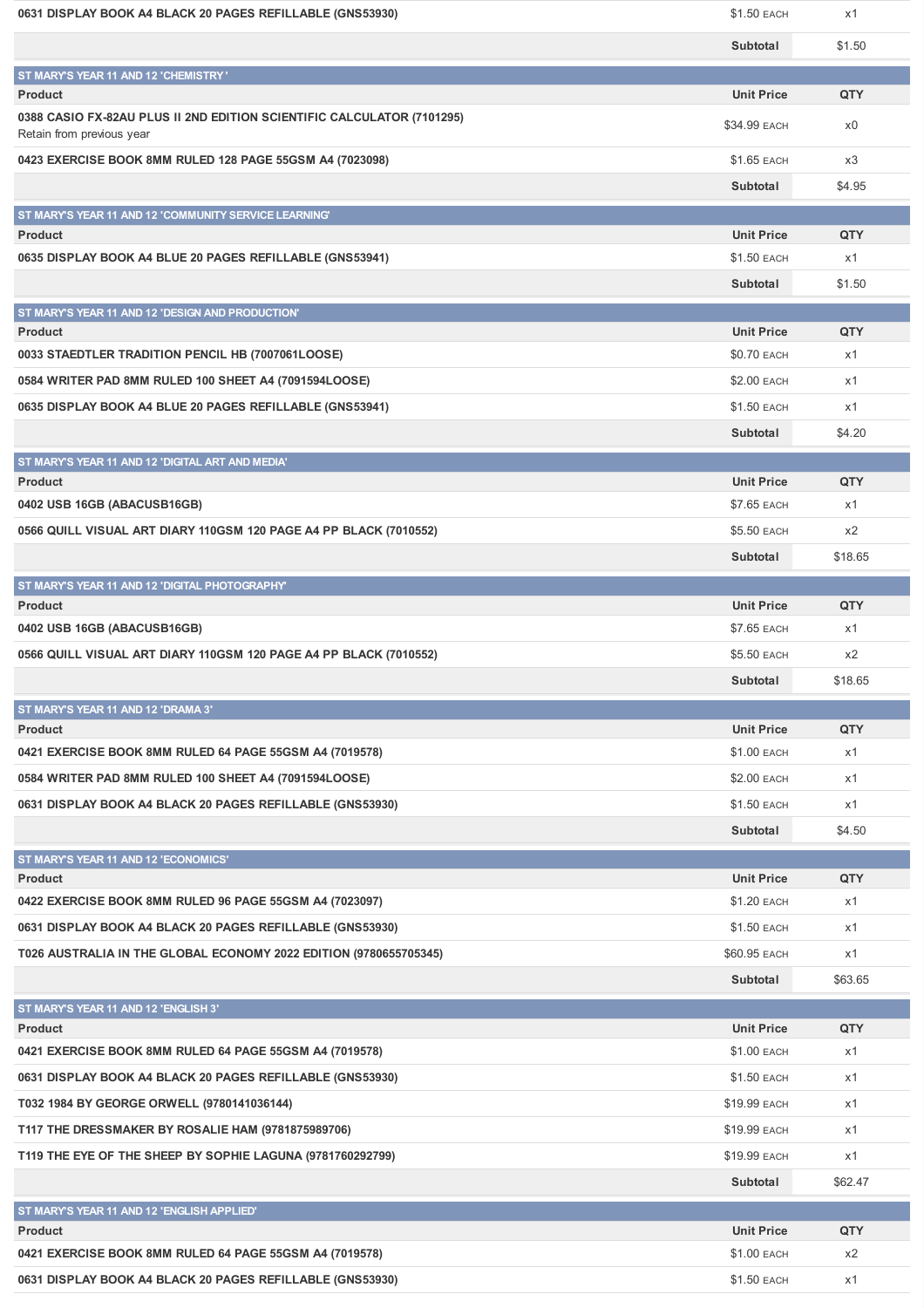| T076 LION: A LONG WAY HOME BY SAROO BRIERLEY (9780143572305)                           | \$22.99 EACH                       | x1        |
|----------------------------------------------------------------------------------------|------------------------------------|-----------|
|                                                                                        | Subtotal                           | \$26.49   |
| ST MARY'S YEAR 11 AND 12 'ENGLISH FOUNDATIONS'                                         |                                    |           |
| <b>Product</b>                                                                         | <b>Unit Price</b>                  | QTY       |
| 0421 EXERCISE BOOK 8MM RULED 64 PAGE 55GSM A4 (7019578)                                | \$1.00 EACH                        | x1        |
| 0631 DISPLAY BOOK A4 BLACK 20 PAGES REFILLABLE (GNS53930)                              | \$1.50 EACH                        | x1        |
| T056 GRAFFITI MOON BY CATH COWLEY (9780330425780)                                      | \$16.99 EACH                       | x1        |
| T076 LION: A LONG WAY HOME BY SAROO BRIERLEY (9780143572305)                           | \$22.99 EACH                       | x1        |
|                                                                                        | Subtotal                           | \$42.48   |
| ST MARY'S YEAR 11 AND 12 'ENGLISH LITERATURE'                                          |                                    |           |
| <b>Product</b>                                                                         | <b>Unit Price</b>                  | QTY       |
| 0421 EXERCISE BOOK 8MM RULED 64 PAGE 55GSM A4 (7019578)                                | \$1.00 EACH                        | x1        |
| 0631 DISPLAY BOOK A4 BLACK 20 PAGES REFILLABLE (GNS53930)                              | \$1.50 EACH                        | x4        |
| T034 A ROOM WITH A VIEW BY E M FORSTER (9780141199825)                                 | \$14.99 EACH                       | x1        |
| T127 THE ROVER BY APHRA BEHN (PLAY) (9781408152119)                                    | \$21.99 EACH                       | x1        |
|                                                                                        | Subtotal                           | \$43.98   |
| ST MARY'S YEAR 11 AND 12 'ENGLISH WRITING'                                             |                                    |           |
| <b>Product</b>                                                                         | <b>Unit Price</b>                  | QTY       |
| 0421 EXERCISE BOOK 8MM RULED 64 PAGE 55GSM A4 (7019578)                                | \$1.00 EACH                        | x1        |
|                                                                                        | Subtotal                           | \$1.00    |
| ST MARY'S YEAR 11 AND 12 'FOOD AND NUTRITION'                                          |                                    |           |
| <b>Product</b>                                                                         | <b>Unit Price</b>                  | QTY       |
| 0761 OLYMPIC REINFORCED A4 LOOSE LEAF REFILL 8MM PACK OF 50 (7034534)                  | <b>\$1.95 PACK</b>                 | x1        |
| 0770 SHEET PROTECTORS A4 PACK 10 (7002096)                                             | \$0.95 PACK                        | x1        |
| 0791 LEVER ARCH BINDER ASSORTED COLOUR (ASSTLEVER)                                     | \$6.95 EACH                        | x2        |
| T023 NUTRITION THE INSIDE STORY (9780980486124)                                        | \$75.00 EACH                       | x1        |
|                                                                                        | Subtotal                           | \$91.80   |
| ST MARY'S YEAR 11 AND 12 'FOOD, COOKING AND NUTRITION'                                 |                                    |           |
| <b>Product</b>                                                                         | <b>Unit Price</b>                  | QTY       |
| 0426 BINDER BOOK 8MM RULED 96 PAGE 55GSM A4 (7055060)                                  | \$1.20 EACH                        | x1        |
| 0636 DISPLAY BOOK A4 GREEN 20 PAGES REFILLABLE (GNS53942)                              | \$1.50 EACH                        | x1        |
|                                                                                        | Subtotal                           | \$2.70    |
| ST MARY'S YEAR 11 AND 12 'GENERAL MATHEMATICS 2 FOUNDATION'                            |                                    |           |
| <b>Product</b><br>0393 CASIO CP400 CLASSPAD II GRAPHIC CALCULATOR CAS COLOUR (7102879) | <b>Unit Price</b><br>\$249.70 EACH | QTY<br>x1 |
|                                                                                        |                                    |           |
| 0422 EXERCISE BOOK 8MM RULED 96 PAGE 55GSM A4 (7023097)                                | \$1.20 EACH                        | x1        |
| T244 CONSUMER MATHS FOUNDATION 2C COMPENDIUM OF GENERAL MATHS (2770002010793)          | \$11.95 EACH                       | x1        |
| T245 DATA ANALYSIS FOUNDATION 2C COMPENDIUM OF GENERAL MATHS (2770002010809)           | \$11.95 EACH                       | x1        |
| T246 MATRICES AND NETWORKS FOUNDATION 2C COMPENDIUM OF GENERAL MATHS (2770002010786)   | \$11.95 EACH                       | x1        |
| T247 LINEAR MODELLING FOUNDATION 2C COMPENDIUM OF GENERAL MATHS (2770002010731)        | \$11.95 EACH                       | x1        |
| T248 MEASUREMENT FOUNDATION 2C COMPENDIUM OF GENERAL MATHS (2770002010816)             | \$11.95 EACH                       | x1        |
|                                                                                        | Subtotal                           | \$310.65  |
| ST MARY'S YEAR 11 AND 12 'GENERAL MATHEMATICS LEVEL 3'                                 |                                    |           |
| <b>Product</b>                                                                         | <b>Unit Price</b>                  | QTY       |
| 0393 CASIO CP400 CLASSPAD II GRAPHIC CALCULATOR CAS COLOUR (7102879)                   | \$249.70 EACH                      | x1        |
| 0422 EXERCISE BOOK 8MM RULED 96 PAGE 55GSM A4 (7023097)                                | \$1.20 EACH                        | x1        |
| T249 TRIGONOMETRY PRE TERTIARY 3C COMPENDIUM OF GENERAL MATHS (2770002216287)          | \$11.95 EACH                       | x1        |
| T250 NETWORKS PRE TERTIARY 3C COMPENDIUM OF GENERAL MATHS (2770002216331)              | \$11.95 EACH                       | x1        |

**T251 SEQUENCES AND SERIES PRE TERTIARY 3C COMPENDIUM OF GENERAL MATHS (2770002216317) \$11.95 EACH x1** x1 **T252 BIVARIATE DATA PRE TERTIARY 3C COMPENDIUM OF GENERAL MATHS (2770002216300) \$11.95 EACH \$11.95 EACH x1 T253 FINANCE PRE TERTIARY 3C COMPENDIUM OF GENERAL MATHS (2770002216324) \$11.95 EACH \$11.95 EACH** x1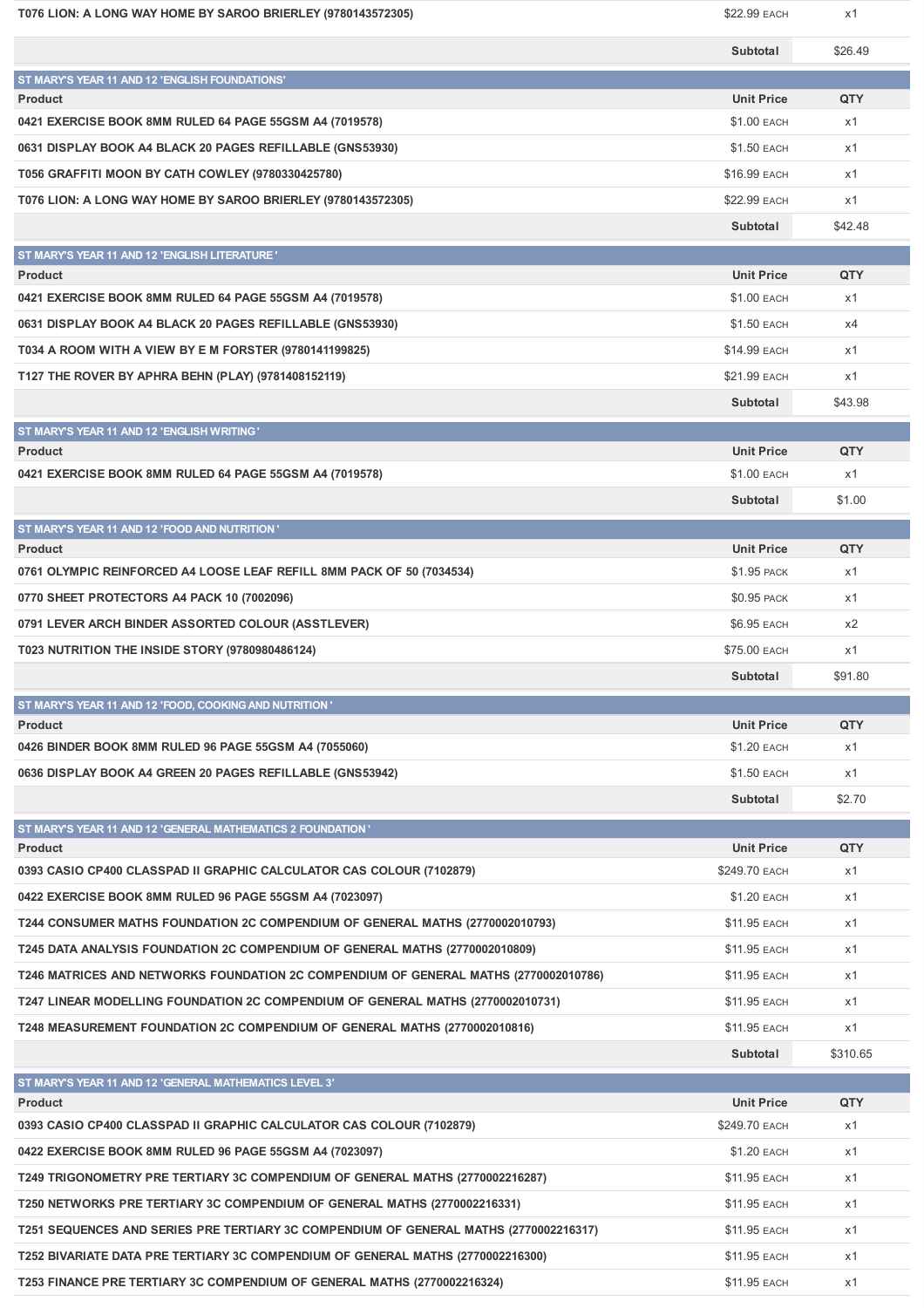|                                                                                           | Subtotal                         | \$310.65  |
|-------------------------------------------------------------------------------------------|----------------------------------|-----------|
| ST MARY'S YEAR 11 AND 12 'HEALTH STUDIES'                                                 |                                  |           |
| <b>Product</b>                                                                            | <b>Unit Price</b>                | QTY       |
| 0761 OLYMPIC REINFORCED A4 LOOSE LEAF REFILL 8MM PACK OF 50 (7034534)                     | \$1.95 PACK                      | x1        |
| 0770 SHEET PROTECTORS A4 PACK 10 (7002096)                                                | <b>\$0.95 PACK</b>               | x1        |
| 0776 DIVIDER MANILLA 5 TAB BRIGHT A4 (7010581)                                            | \$0.99 PACK                      | x3        |
| 0791 LEVER ARCH BINDER ASSORTED COLOUR (ASSTLEVER)                                        | \$6.95 EACH                      | x1        |
| T161 JACARANDA KEY CONCEPTS IN VCE HEALTH AND HUMAN DEVELOPMENT UNITS 3 AND 4 7TH EDITION |                                  |           |
| (9780730393818)                                                                           | \$89.95 EACH                     | x1        |
|                                                                                           | Subtotal                         | \$102.77  |
| ST MARY'S YEAR 11 AND 12 'HOUSING AND DESIGN'                                             |                                  |           |
| <b>Product</b>                                                                            | <b>Unit Price</b>                | QTY       |
| 0033 STAEDTLER TRADITION PENCIL HB (7007061LOOSE)                                         | <b>\$0.70 EACH</b>               | x1        |
| 0273 STAEDTLER SCHOOL ERASER LARGE (STAE526MULTI)                                         | \$0.55 EACH                      | x1        |
| 0420 EXERCISE BOOK 8MM RULED 48 PAGE 55GSM A4 (7020477)                                   | \$0.85 EACH                      | x1        |
| 0584 WRITER PAD 8MM RULED 100 SHEET A4 (7091594LOOSE)                                     | \$2.00 EACH                      | x1        |
| 0667 DISPLAY BOOK INSERT COVER A3 20 POCKET BLACK (7099895)                               | \$8.95 EACH                      | x1        |
|                                                                                           | Subtotal                         | \$13.05   |
| ST MARY'S YEAR 11 AND 12 'INTRODUCTION TO EARLY CHILDHOOD EDUCATION'                      |                                  |           |
| <b>Product</b>                                                                            | <b>Unit Price</b>                | QTY       |
| 0761 OLYMPIC REINFORCED A4 LOOSE LEAF REFILL 8MM PACK OF 50 (7034534)                     | \$1.95 PACK                      | x1        |
| 0770 SHEET PROTECTORS A4 PACK 10 (7002096)                                                | \$0.95 PACK                      | x1        |
| 0776 DIVIDER MANILLA 5 TAB BRIGHT A4 (7010581)                                            | \$0.99 PACK                      | x1        |
| 0791 LEVER ARCH BINDER ASSORTED COLOUR (ASSTLEVER)                                        | \$6.95 EACH                      | x1        |
| T018 EARLY CHILDHOOD EDUCATOR CERT III (9781760423377)                                    | \$99.95 EACH                     | x1        |
|                                                                                           | Subtotal                         | \$110.79  |
| ST MARY'S YEAR 11 AND 12 'ITALIAN'                                                        |                                  |           |
| <b>Product</b>                                                                            | <b>Unit Price</b>                | QTY       |
| 0425 BINDER BOOK 8MM RULED 64 PAGE 55GSM A4 (7036673)                                     | \$1.00 EACH                      | x1        |
| 0631 DISPLAY BOOK A4 BLACK 20 PAGES REFILLABLE (GNS53930)                                 | \$1.50 EACH                      | x1        |
|                                                                                           | Subtotal                         | \$2.50    |
| ST MARY'S YEAR 11 AND 12 'LEGAL STUDIES'                                                  |                                  |           |
| <b>Product</b><br>0422 EXERCISE BOOK 8MM RULED 96 PAGE 55GSM A4 (7023097)                 | <b>Unit Price</b><br>\$1.20 EACH | QTY<br>x1 |
| 0645 DISPLAY BOOK A4 BLACK WITH CLEAR FRONT (53938)                                       |                                  | x2        |
|                                                                                           | \$1.80 EACH                      |           |
| T240 JUSTICE AND OUTCOMES VCE LEGAL STUDIES UNITS 3&4 15TH EDITION (9780190326302)        | \$74.95 EACH                     | x1        |
|                                                                                           | Subtotal                         | \$79.75   |
| ST MARY'S YEAR 11 AND 12 'LIFE SCIENCE'<br><b>Product</b>                                 | <b>Unit Price</b>                | QTY       |
| 0423 EXERCISE BOOK 8MM RULED 128 PAGE 55GSM A4 (7023098)                                  | \$1.65 EACH                      | x3        |
|                                                                                           | Subtotal                         | \$4.95    |
| ST MARY'S YEAR 11 AND 12 'MATHEMATICAL METHODS FOUNDATIONS LEVEL 3'                       |                                  |           |
| Product                                                                                   | <b>Unit Price</b>                | QTY       |
| 0393 CASIO CP400 CLASSPAD II GRAPHIC CALCULATOR CAS COLOUR (7102879)                      | \$249.70 EACH                    | x1        |
| 0422 EXERCISE BOOK 8MM RULED 96 PAGE 55GSM A4 (7023097)                                   | \$1.20 EACH                      | x1        |
| T269 CAMBRIDGE MATHEMATICAL METHODS UNITS 1 & 2 (9781107520134)                           | \$89.95 EACH                     | x1        |
|                                                                                           | Subtotal                         | \$340.85  |
| ST MARY'S YEAR 11 AND 12 'MATHEMATICS SPECIALISED LEVEL 4'                                |                                  |           |
| <b>Product</b>                                                                            | <b>Unit Price</b>                | QTY       |
| T254 CALCULUS DIFFERENTIAL & INTEGRAL BY STEVE WATSON (2770000995276)                     | \$35.95 EACH                     | x1        |
| T255 SEQUENCES AND SERIES SPECIALISED STEVE WATSON (2770000329682)                        | \$25.95 EACH                     | x1        |
| T256 MATRICES AND LINEAR ALGEBRA SPECIALISED STEVE WATSON (2770000020336)                 | \$31.95 EACH                     | x1        |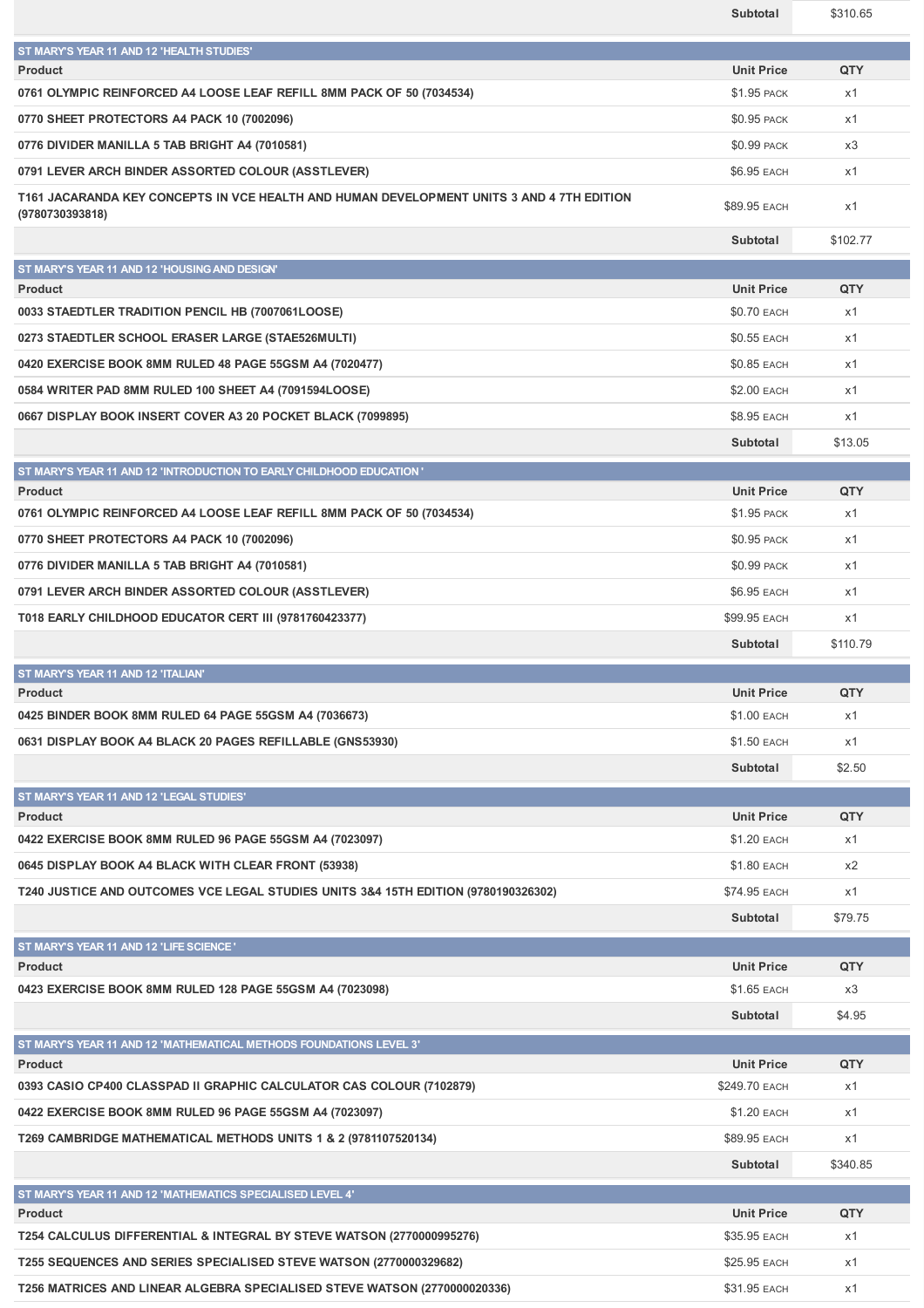| T257 COMPLEX NUMBERS BY STEVE WATSON (2770000995283)                          | \$25.95 EACH      | x1         |
|-------------------------------------------------------------------------------|-------------------|------------|
|                                                                               | Subtotal          | \$119.80   |
| ST MARY'S YEAR 11 AND 12 'MATHEMATICS WORK PLACE'                             |                   |            |
| <b>Product</b>                                                                | <b>Unit Price</b> | QTY        |
| 0388 CASIO FX-82AU PLUS II 2ND EDITION SCIENTIFIC CALCULATOR (7101295)        | \$34.99 EACH      | x1         |
| 0422 EXERCISE BOOK 8MM RULED 96 PAGE 55GSM A4 (7023097)                       | \$1.20 EACH       | x1         |
|                                                                               | Subtotal          | \$36.19    |
| ST MARY'S YEAR 11 AND 12 'MUSIC (ALL COURSES)'                                |                   |            |
| <b>Product</b>                                                                | <b>Unit Price</b> | QTY        |
| 0033 STAEDTLER TRADITION PENCIL HB (7007061LOOSE)                             | \$0.70 EACH       | x2         |
| 0273 STAEDTLER SCHOOL ERASER LARGE (STAE526MULTI)                             | \$0.55 EACH       | x1         |
| 0584 WRITER PAD 8MM RULED 100 SHEET A4 (7091594LOOSE)                         | \$2.00 EACH       | x1         |
| 0645 DISPLAY BOOK A4 BLACK WITH CLEAR FRONT (53938)                           | \$1.80 EACH       | x1         |
|                                                                               | Subtotal          | \$5.75     |
|                                                                               |                   |            |
| ST MARY'S YEAR 11 AND 12 'OUTDOOR EDUCATION'<br><b>Product</b>                | <b>Unit Price</b> | QTY        |
| 0565 QUILL VISUAL ART DIARY 110GSM 120 PAGE A5 PP BLACK (7004827)             | \$3.50 EACH       | x1         |
|                                                                               | Subtotal          | \$3.50     |
|                                                                               |                   |            |
| ST MARY'S YEAR 11 AND 12 'OUTDOOR LEADERSHIP'<br><b>Product</b>               | <b>Unit Price</b> | QTY        |
| 0421 EXERCISE BOOK 8MM RULED 64 PAGE 55GSM A4 (7019578)                       | \$1.00 EACH       | x1         |
| 0565 QUILL VISUAL ART DIARY 110GSM 120 PAGE A5 PP BLACK (7004827)             | \$3.50 EACH       | x1         |
|                                                                               | Subtotal          | \$4.50     |
|                                                                               |                   |            |
| ST MARY'S YEAR 11 AND 12 'PERSONAL HEALTH AND WELLBEING'<br><b>Product</b>    | <b>Unit Price</b> | QTY        |
| 0565 QUILL VISUAL ART DIARY 110GSM 120 PAGE A5 PP BLACK (7004827)             | \$3.50 EACH       | x1         |
| 0631 DISPLAY BOOK A4 BLACK 20 PAGES REFILLABLE (GNS53930)                     | \$1.50 EACH       | x1         |
|                                                                               |                   |            |
|                                                                               | Subtotal          | \$5.00     |
| ST MARY'S YEAR 11 AND 12 'PHYSICAL SCIENCE'                                   | <b>Unit Price</b> | <b>QTY</b> |
| <b>Product</b><br>EXERCISE BOOK 8MM RULED 128 PAGE 55GSM A4 (7023098)         | \$1.65 EACH       | x3         |
| CASIO FX-82AU PLUS II 2ND EDITION SCIENTIFIC CALCULATOR (7101295)             | \$34.99 EACH      |            |
|                                                                               |                   | x1         |
|                                                                               | Subtotal          | \$39.94    |
| ST MARY'S YEAR 11 AND 12 'PSYCHOLOGY'<br><b>Product</b>                       | <b>Unit Price</b> | QTY        |
| 0422 EXERCISE BOOK 8MM RULED 96 PAGE 55GSM A4 (7023097)                       | \$1.20 EACH       | x1         |
| 0761 OLYMPIC REINFORCED A4 LOOSE LEAF REFILL 8MM PACK OF 50 (7034534)         | \$1.95 PACK       | x1         |
|                                                                               | \$4.95 BOX        |            |
| 0773 OFFICE NATIONAL 40 MICRON BUSINESS SHEET PROTECTORS A4 BOX 100 (7008378) |                   | x1         |
| 0786 BINDER A4 2D RING 25MM ASSORTED COLOURS (ASST2BIND)                      | \$4.95 EACH       | x1         |
|                                                                               | Subtotal          | \$13.05    |
| ST MARY'S YEAR 11 AND 12 'RELIGION IN SOCIETY'                                |                   |            |
| <b>Product</b>                                                                | <b>Unit Price</b> | QTY        |
| 0421 EXERCISE BOOK 8MM RULED 64 PAGE 55GSM A4 (7019578)                       | \$1.00 EACH       | x1         |
| 0631 DISPLAY BOOK A4 BLACK 20 PAGES REFILLABLE (GNS53930)                     | \$1.50 EACH       | x1         |
|                                                                               | Subtotal          | \$2.50     |
| ST MARY'S YEAR 11 AND 12 'SOCIOLOGY L3'                                       |                   |            |
| Product                                                                       | <b>Unit Price</b> | QTY        |
| 0422 EXERCISE BOOK 8MM RULED 96 PAGE 55GSM A4 (7023097)                       | \$1.20 EACH       | x1         |
| 0631 DISPLAY BOOK A4 BLACK 20 PAGES REFILLABLE (GNS53930)                     | \$1.50 EACH       | x1         |
|                                                                               | Subtotal          | \$2.70     |
| ST MARY'S YEAR 11 AND 12 'SPORTS SCIENCE'                                     |                   |            |
| <b>Product</b>                                                                | <b>Unit Price</b> | QTY        |